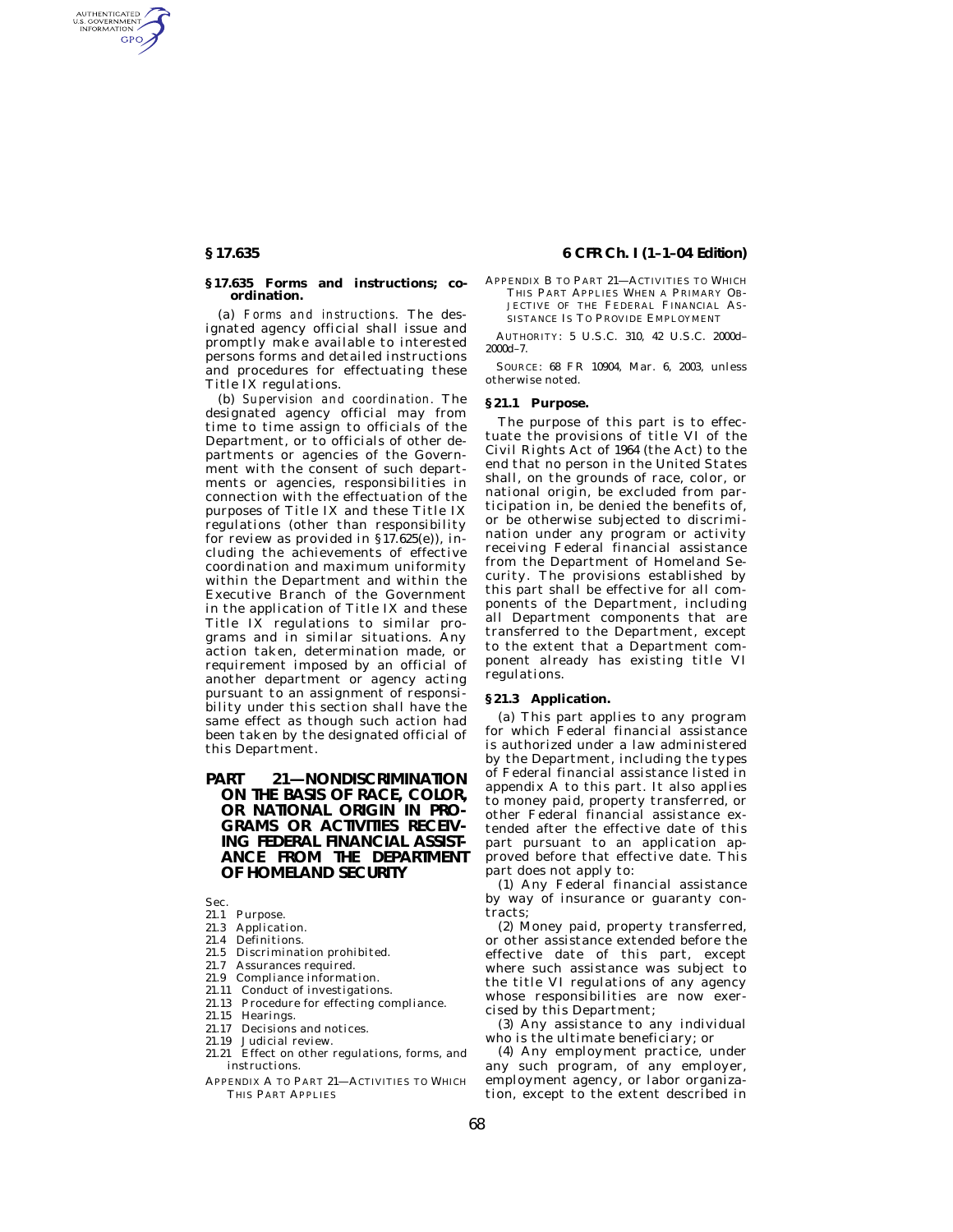§21.5(c). The fact that a type of Federal financial assistance is not listed in appendix A to this part shall not mean, if title VI of the Act is otherwise applicable, that a program is not covered. Other types of Federal financial assistance under statutes now in force or hereinafter enacted may be added to appendix A to this part.

(b) In any program receiving Federal financial assistance in the form, or for the acquisition, of real property or an interest in real property, to the extent that rights to space on, over, or under any such property are included as part of the program receiving that assistance, the nondiscrimination requirement of this part shall extend to any facility located wholly or in part in that space.

## **§ 21.4 Definitions.**

Unless the context requires otherwise, as used in this part:

(a) *Applicant* means a person who submits an application, request, or plan required to be approved by the Secretary, or designee thereof, or by a primary recipient, as a condition to eligibility for Federal financial assistance, and application means such an application, request, or plan.

(b) *Facility* includes all or any part of structures, equipment, or other real or personal property or interests therein, and the provision of facilities includes the construction, expansion, renovation, remodeling, alteration or acquisition of facilities.

(c) *Federal financial assistance* includes:

(1) Grants and loans of Federal funds; (2) The grant or donation of Federal property and interests in property;

(3) The detail of Federal personnel;

(4) The sale and lease of, and the permission to use (on other than a casual or transient basis), Federal property or any interest in such property without consideration or at a nominal consideration, or at a consideration which is reduced for the purpose of assisting the recipient, or in recognition of the public interest to be served by such sale or lease to the recipient; and

(5) Any Federal agreement, arrangement, or other contract which has as one of its purposes the provision of assistance.

(d) *Primary recipient* means any recipient that is authorized or required to extend Federal financial assistance to another recipient.

(e) *Program or activity* and *program* mean all of the operations of any entity described in paragraphs (e)(1) through (4) of this section, any part of which is extended Federal financial assistance:

(1)(i) A department, agency, special purpose district, or other instrumentality of a State or of a local government; or

(ii) The entity of such State or local government that distributes such assistance and each such department or agency (and each other State or local government entity) to which the assistance is extended, in the case of assistance to a State or local government;

(2)(i) A college, university, or other postsecondary institution, or a public system of higher education; or

(ii) A local educational agency (as defined in 20 U.S.C. 8801), system of vocational education, or other school system;

(3)(i) An entire corporation, partnership, or other private organization, or an entire sole proprietorship—

(A) If assistance is extended to such corporation, partnership, private organization, or sole proprietorship as a whole; or

(B) Which is principally engaged in the business of providing education, health care, housing, social services, or parks and recreation; or

(ii) The entire plant or other comparable, geographically separate facility to which Federal financial assistance is extended, in the case of any other corporation, partnership, private organization or sole proprietorship; or

(4) Any other entity which is established by two or more of the entities described in paragraph  $(e)(1)$ ,  $(2)$ , or  $(3)$ of this section.

(f) *Recipient* may mean any State, territory, possession, the District of Columbia, or the Commonwealth of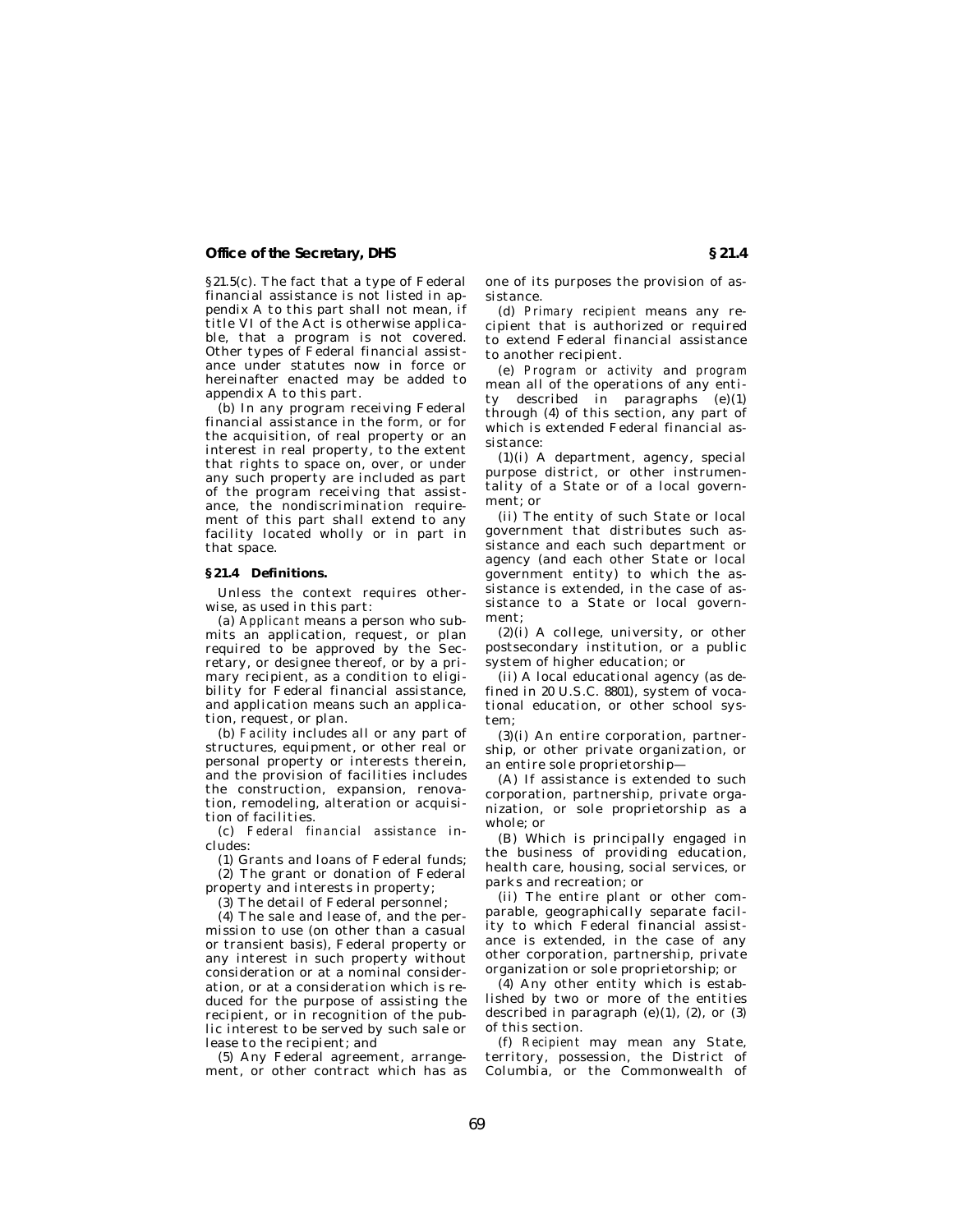# **§ 21.5 6 CFR Ch. I (1–1–04 Edition)**

Puerto Rico, or any political subdivision thereof, or instrumentality thereof, any public or private agency, institution, or organization, or other entity, or any individual, in any State, territory, possession, the District of Columbia, or the Commonwealth of Puerto Rico, to whom Federal financial assistance is extended, directly or through another recipient, including any successor, assignee, or transferee thereof, but such term does not include any ultimate beneficiary.

(g) *Secretary* means the Secretary of the Department of Homeland Security or, except in §21.17(e), any delegatee of the Secretary.

## **§ 21.5 Discrimination prohibited.**

(a) *General.* No person in the United States shall, on the grounds of race, color, or national origin be excluded from participation in, be denied the benefits of, or be otherwise subjected to discrimination under, any program to which this part applies.

(b) *Specific discriminatory actions prohibited.* (1) A recipient to which this part applies may not, directly or through contractual or other arrangements, on the grounds of race, color, or national origin:

(i) Deny a person any service, financial aid, or other benefit provided under the program;

(ii) Provide any service, financial aid, or other benefit to a person which is different, or is provided in a different manner, from that provided to others under the program;

(iii) Subject a person to segregation or separate treatment in any matter related to his receipt of any service, financial aid, or other benefit under the program;

(iv) Restrict a person in any way in the enjoyment of any advantage or privilege enjoyed by others receiving any service, financial aid, or other benefit under the program;

(v) Treat a person differently from others in determining whether he satisfies any admission, enrollment, quota, eligibility, membership, or other requirement or condition which persons must meet in order to be provided any service, financial aid, or other benefit provided under the program;

(vi) Deny a person an opportunity to participate in the program through the provision of services or otherwise or afford him an opportunity to do so which is different from that afforded others under the program; or

(vii) Deny a person the opportunity to participate as a member of a planning, advisory, or similar body which is an integral part of the program.

(2) A recipient, in determining the types of services, financial aid, or other benefits, or facilities which will be provided under any such program, or the class of person to whom, or the situations in which, such services, financial aid, other benefits, or facilities will be provided under any such program, or the class of persons to be afforded an opportunity to participate in any such program; may not, directly or through contractual or other arrangements, utilize criteria or methods of administration which have the effect of subjecting persons to discrimination because of their race, color, or national origin or have the effect of defeating or substantially impairing accomplishment of the objectives of the program with respect to individuals of a particular race, color, or national origin.

(3) In determining the site or location of facilities, a recipient or applicant may not make selections with the purpose or effect of excluding persons from, denying them the benefits of, or subjecting them to discrimination under any program to which this regulation applies, on the grounds of race, color, or national origin; or with the purpose or effect of defeating or substantially impairing the accomplishment of the objectives of the Act or this part.

(4) As used in this section the services, financial aid, or other benefits provided under a program receiving Federal financial assistance include any service, financial aid, or other benefit provided in or through a facility provided with the aid of Federal financial assistance.

(5) The enumeration of specific forms of prohibited discrimination in this paragraph does not limit the generality of the prohibition in paragraph (a) of this section.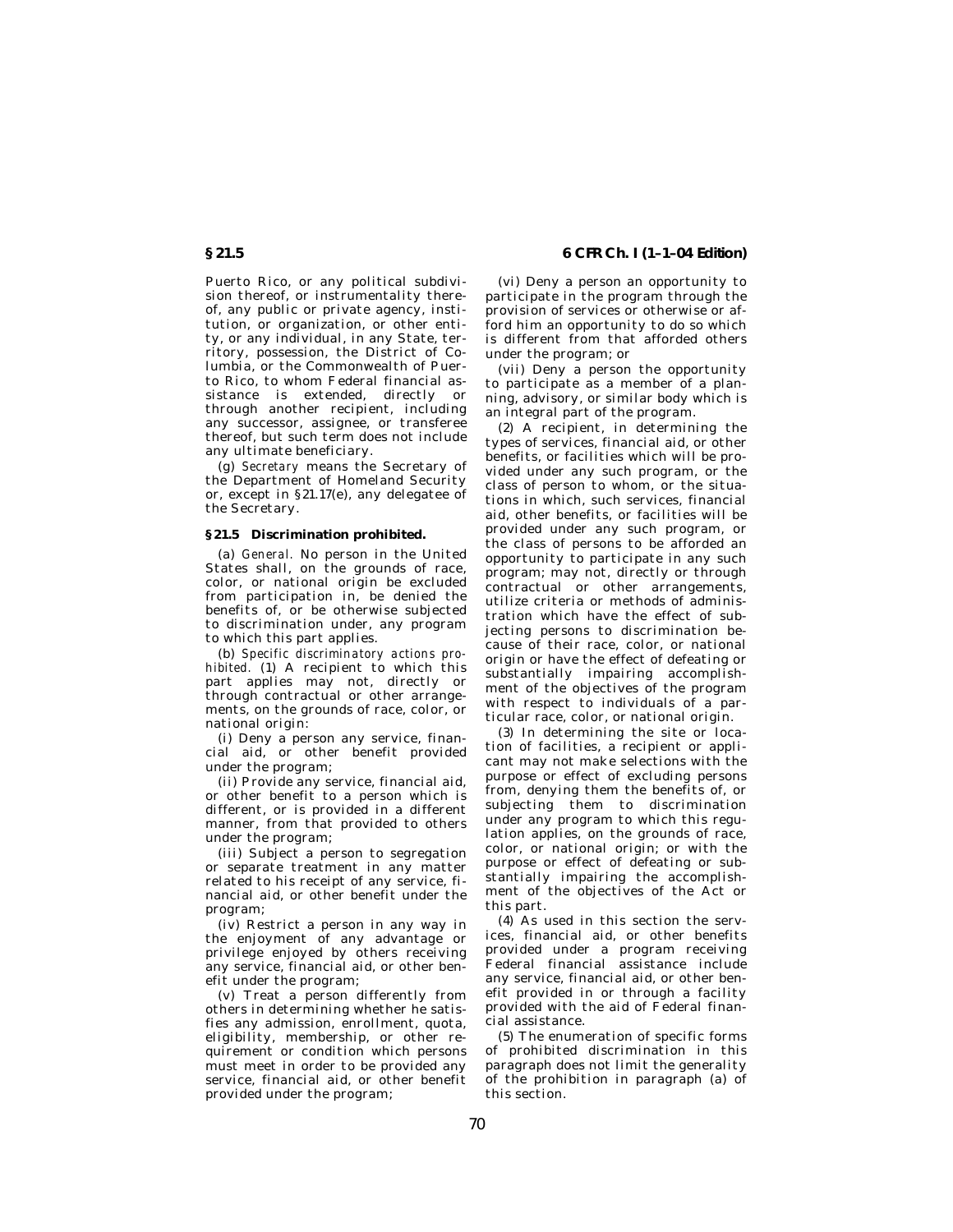(6) This part does not prohibit the consideration of race, color, or national origin if the purpose and effect are to remove or overcome the consequences of practices or impediments which have restricted the availability of, or participation in, the program or activity receiving Federal financial assistance, on the grounds of race, color, or national origin. Where prior discriminatory practice or usage tends, on the grounds of race, color, or national origin to exclude individuals from participation in, to deny them the benefits of, or to subject them to discrimination under any program or activity to which this part applies, the applicant or recipient must take affirmative action to remove or overcome the effects of the prior discriminatory practice or usage. Even in the absence of prior discriminatory practice or usage, a recipient in administering a program or activity to which this part applies, may take affirmative action to assure that no person is excluded from participation in or denied the benefits of the program or activity on the grounds of race, color, or national origin.

(c) *Employment practices.* (1) Where a primary objective of the Federal financial assistance to a program to which this part applies is to provide employment, a recipient subject to this part shall not, directly or through contractual or other arrangements, subject a person to discrimination on the ground of race, color, or national origin in its employment practices under such program (including recruitment or recruitment advertising, hiring, firing, upgrading, promotion, demotion, transfer, layoff, termination, rates of pay or other forms of compensation or benefits, selection for training or apprenticeship, and use of facilities). Such recipient shall take affirmative action to insure that applicants are employed, and employees are treated during employment, without regard to their race, color, or national origin. The requirements applicable to construction employment under any such program shall be those specified in or pursuant to Part III of Executive Order 11246 or any Executive order which supersedes it.

(2) Federal financial assistance to programs under laws funded or administered by the Department which have as a primary objective the providing of employment include those set forth in appendix B to this part.

(3) Where a primary objective of the Federal financial assistance is not to provide employment, but discrimination on the grounds of race, color, or national origin in the employment practices of the recipient or other persons subject to the regulation tends, on the grounds of race, color, or national origin, to exclude individuals from participation in, deny them the benefits of, or subject them to discrimination under any program to which this regulation applies, the provisions of paragraph  $(c)(1)$  of this section shall apply to the employment practices of the recipient or other persons subject to the regulation, to the extent necessary to assure equality of opportunity to, and nondiscriminatory treatment of, beneficiaries.

(d) *Facility location or site.* A recipient may not make a selection of a site or location of a facility if the purpose of that selection, or its effect when made, is to exclude individuals from participation in, to deny them the benefits of, or to subject them to discrimination under any program or activity to which this rule applies, on the grounds of race, color, or national origin; or if the purpose is to, or its effect when made will substantially impair the accomplishment of the objectives of this part.

### **§ 21.7 Assurances required.**

(a) *General.* (1) Every application for Federal financial assistance to which this part applies, except an application to which paragraph (b) of this section applies, and every application for Federal financial assistance to provide a facility shall, as a condition to its approval and the extension of any Federal financial assistance pursuant to the application, contain or be accompanied by, an assurance that the program will be conducted or the facility operated in compliance with all requirements imposed by or pursuant to this part. Every award of Federal financial assistance shall require the submission of such an assurance. In the case where the Federal financial assistance is to provide or is in the form of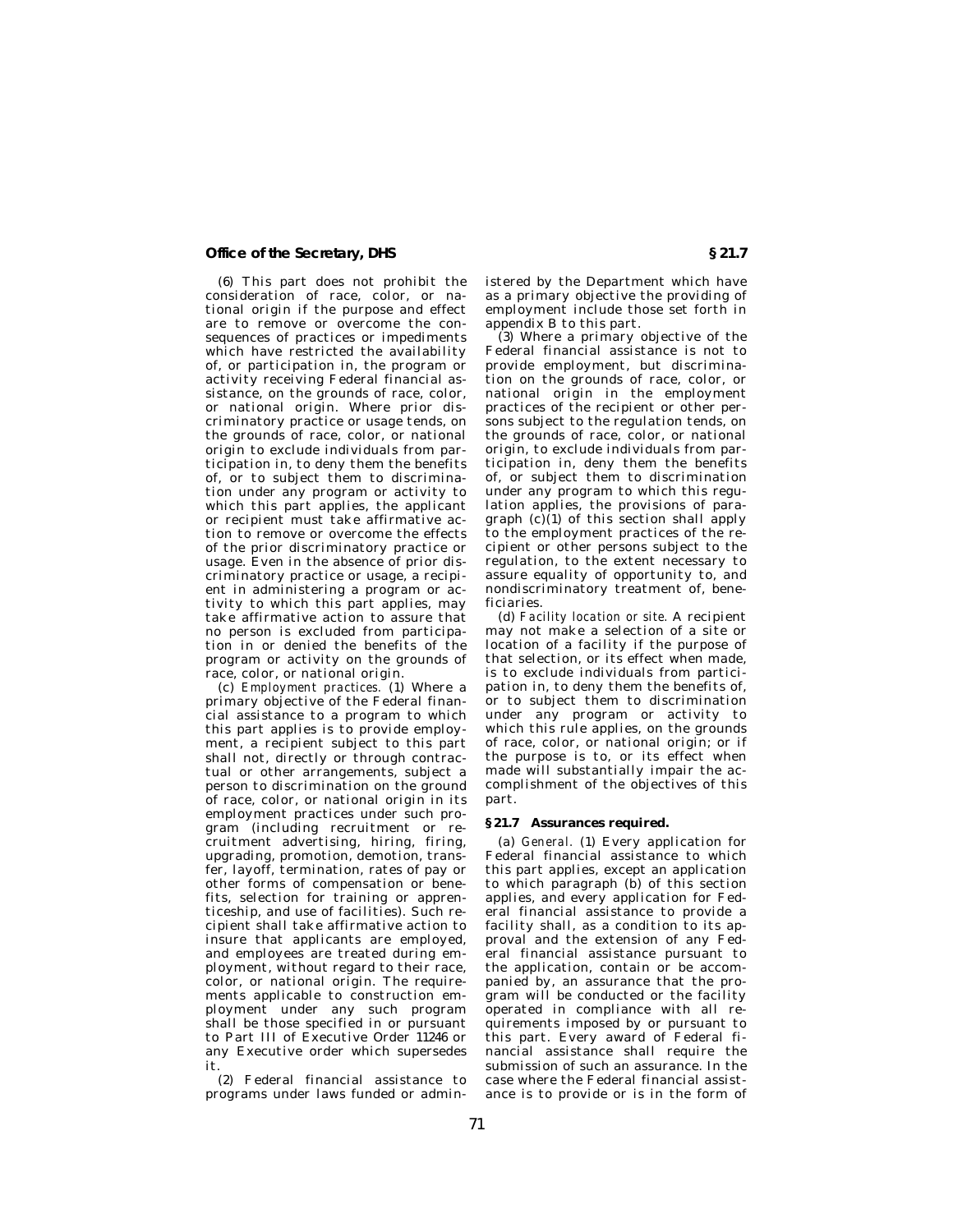personal property, or real property or interest therein or structures thereon, the assurance shall obligate the recipient, or, in the case of a subsequent transfer, the transferee, for the period during which the property is used for a purpose for which the Federal financial assistance is extended or for another purpose involving the provision of similar services or benefits, or for as long as the recipient retains ownership or possession of the property, whichever is longer. In all other cases the assurance shall obligate the recipient for the period during which Federal financial assistance is extended to the program. The Secretary shall specify the form of the foregoing assurances, and the extent to which like assurances will be required of subgrantees, contractors and subcontractors, transferees, successors in interest, and other participants. Any such assurance shall include provisions which give the United States a right to seek its judicial enforcement.

(2) In the case where Federal financial assistance is provided in the form of a transfer of real property, structures, or improvements thereon, or interest therein, from the Federal Government, the instrument effecting or recording the transfer shall contain a covenant running with the land assuring nondiscrimination for the period during which the real property is used for a purpose for which the Federal financial assistance is extended or for another purpose involving the provision of similar services or benefits. Where no transfer of property or interest therein from the Federal Government is involved, but property is acquired or improved with Federal financial assistance, the recipient shall agree to include such covenant in any subsequent transfer of such property. When the property is obtained from the Federal Government, such covenant may also include a condition coupled with a right to be reserved by the Department to revert title to the property in the event of a breach of the covenant where, in the discretion of the Secretary, such a condition and right of reverter is appropriate to the statute under which the real property is obtained and to the nature of the grant and the grantee. In such event if a

**§ 21.7 6 CFR Ch. I (1–1–04 Edition)**

transferee of real property proposes to mortgage or otherwise encumber the real property as security for financing construction of new, or improvement of existing, facilities on such property for the purposes for which the property was transferred, the Secretary may agree, upon request of the transferee and if necessary to accomplish such financing, and upon such conditions as he deems appropriate, to subordinate such right of reversion to the lien of such mortgage or other encumbrance.

(b) *Continuing Federal financial assistance.* Every application by a State or a State agency for continuing Federal financial assistance to which this part applies (including the types of Federal financial assistance listed in appendix A to this part) shall as a condition to its approval and the extension of any Federal financial assistance pursuant to the application:

(1) Contain or be accompanied by a statement that the program is (or, in the case of a new program, will be) conducted in compliance with all requirements imposed by or pursuant to this part; and

(2) Provide or be accompanied by provision for such methods of administration for the program as are found by the Secretary to give reasonable guarantee that the applicant and all recipients of Federal financial assistance under such program will comply with all requirements imposed by or pursuant to this part.

(c) *Assurance from institutions.* (1) In the case of any application for Federal financial assistance to an institution of higher education (including assistance for construction, for research, for special training projects, for student loans or for any other purpose), the assurance required by this section shall extend to admission practices and to all other practices relating to the treatment of students.

(2) The assurance required with respect to an institution of higher education, hospital, or any other institution, insofar as the assurance relates to the institution's practices with respect to admission or other treatment of individuals as students, patients, or clients of the institution or to the opportunity to participate in the provision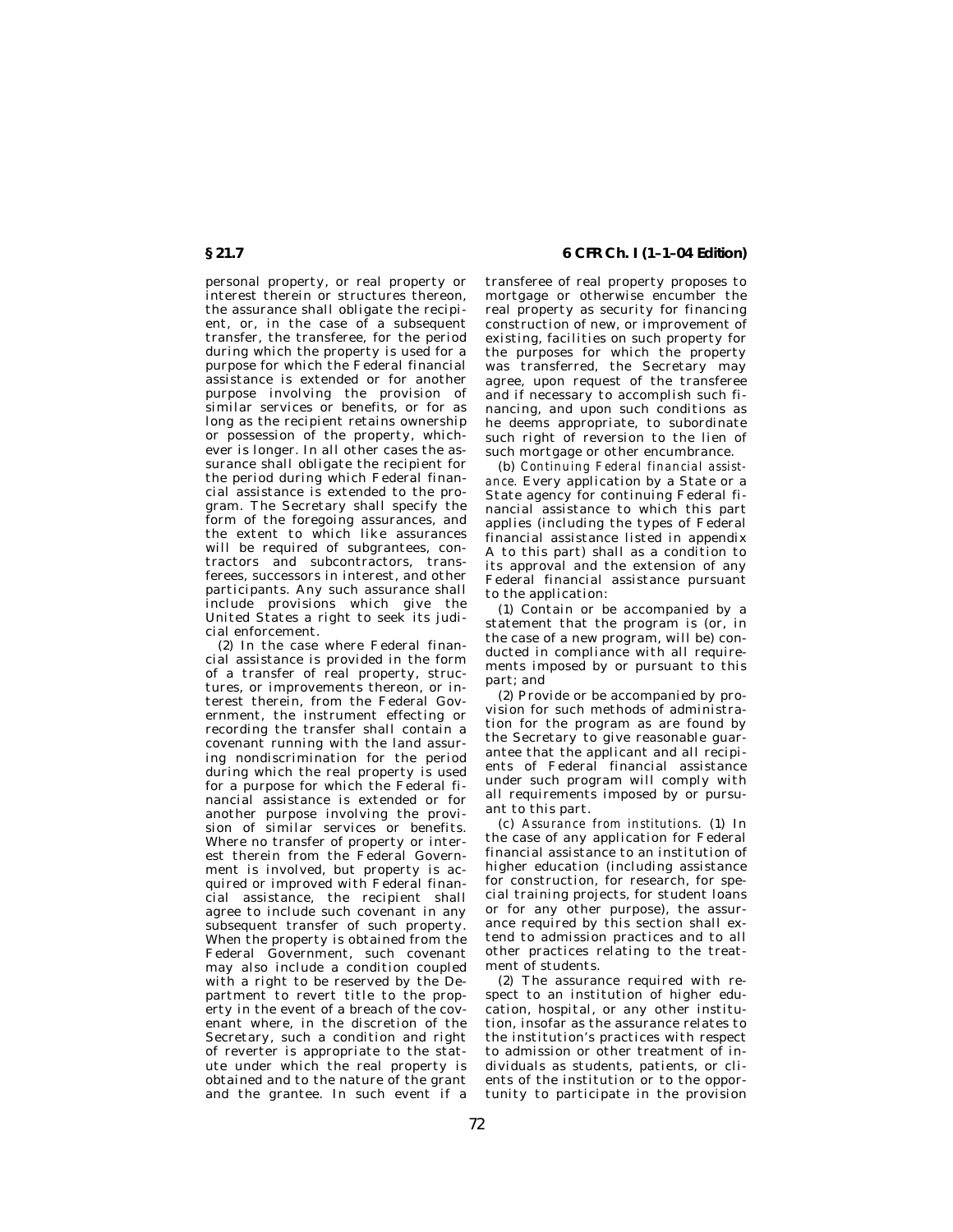of services or other benefits to such individuals, shall be applicable to the entire institution.

# **§ 21.9 Compliance information.**

(a) *Cooperation and assistance.* The Secretary shall to the fullest extent practicable seek the cooperation of recipients in obtaining compliance with this part and shall provide assistance and guidance to recipients to help them comply voluntarily with this part.

(b) *Compliance reports.* Each recipient shall keep such records and submit to the Secretary timely, complete, and accurate compliance reports at such times, and in such form and containing such information, as the Secretary may determine to be necessary to enable him to ascertain whether the recipient has complied or is complying with this part. In the case in which a primary recipient extends Federal financial assistance to any other recipient, such other recipient shall also submit such compliance reports to the primary recipient as may be necessary to enable the primary recipient to carry out its obligations under this part. In general, recipients should have available for the Secretary racial and ethnic data showing the extent to which members of minority groups are beneficiaries of programs receiving Federal financial assistance.

(c) *Access to sources of information.* Each recipient shall permit access by the Secretary during normal business hours to such of its books, records, accounts, and other sources of information, and its facilities as may be pertinent to ascertain compliance with this part. Where any information required of a recipient is in the exclusive possession of any other agency, institution, or person and this agency, institution, or person fails or refuses to furnish this information, the recipient shall so certify in its report and shall set forth what efforts it has made to obtain the information.

(d) *Information to beneficiaries and participants.* Each recipient shall make available to participants, beneficiaries, and other interested persons such information regarding the provisions of this part and its applicability to the program for which the recipient receives Federal financial assistance, and make such information available to them in such manner, as the Secretary finds necessary to apprise such persons of the protections against discrimination assured them by the Act and this part.

# **§ 21.11 Conduct of investigations.**

(a) *Periodic compliance reviews.* The Secretary shall from time to time review the practices of recipients to determine whether they are complying with this part.

(b) *Complaints.* Any person who believes that he or she, or any specific class of persons, has been subjected to discrimination prohibited by this part may by himself or herself, or by a representative, file with the Secretary a written complaint. A complaint must be filed not later than 180 days after the date of the alleged discrimination, unless the time for filing is extended by the Secretary.

(c) *Investigations.* The Secretary will make a prompt investigation whenever a compliance review, report, complaint, or any other information indicates a possible failure to comply with this part. The investigation will include, where appropriate, a review of the pertinent practices and policies of the recipient, the circumstances under which the possible noncompliance with this part occurred, and other factors relevant to a determination as to whether the recipient has failed to comply with this part.

(d) *Resolution of matters.* (1) If an investigation pursuant to paragraph (c) of this section indicates a failure to comply with this part, the Secretary will so inform the recipient and the matter will be resolved by informal means whenever possible. If it has been determined that the matter cannot be resolved by informal means, action will be taken as provided for in §21.13.

(2) If an investigation does not warrant action pursuant to paragraph (d)(1) of this section the Secretary will so inform the recipient and the complainant, if any, in writing.

(e) *Intimidatory or retaliatory acts prohibited.* No recipient or other person shall intimidate, threaten, coerce, or discriminate against any individual for the purpose of interfering with any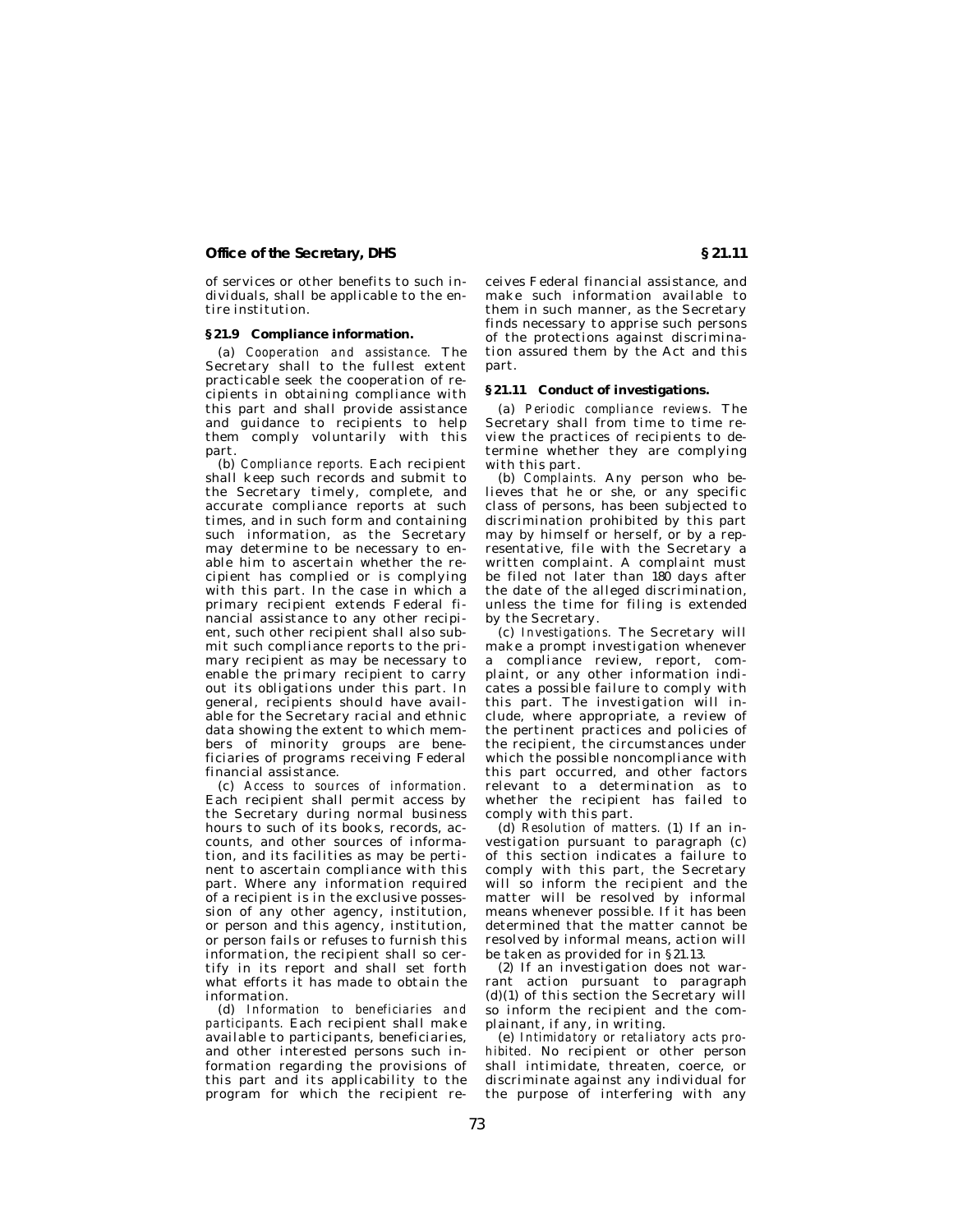# **§ 21.13 6 CFR Ch. I (1–1–04 Edition)**

right or privilege secured by section 601 of the Act or this part, or because he has made a complaint, testified, assisted, or participated in any manner in an investigation, proceeding, or hearing under this part. The identity of complainants shall be kept confidential except to the extent necessary to carry out the purposes of this part, including the conduct of any investigation, hearing, or judicial proceeding arising thereunder.

## **§ 21.13 Procedure for effecting compliance.**

(a) *General.* If there appears to be a failure or threatened failure to comply with this part, and if the noncompliance or threatened noncompliance cannot be corrected by informal means, compliance with this part may be effected by the suspension or termination of or refusal to grant or to continue Federal financial assistance or by any other means authorized by law. Such other means may include, but are not limited to:

(1) A referral to the Department of Justice with a recommendation that appropriate proceedings be brought to enforce any rights of the United States under any law of the United States (including other titles of the Act), or any assurance or other contractual undertaking; and

(2) Any applicable proceeding under State or local law.

(b) *Noncompliance with §21.7.* If an applicant fails or refuses to furnish an assurance required under §21.7 or otherwise fails or refuses to comply with a requirement imposed by or pursuant to that section, Federal financial assistance may be refused in accordance with the procedures of paragraph (c) of this section. The Department shall not be required to provide assistance in such a case during the pendency of the administrative proceedings under such paragraph. However, subject to §21.21, the Department shall continue assistance during the pendency of such proceedings where such assistance is due and payable pursuant to an application approved prior to the effective date of this part.

(c) *Termination of or refusal to grant or to continue Federal financial assistance.* (1) No order suspending, terminating, or refusing to grant or continue Federal financial assistance shall become effective until:

(i) The Secretary has advised the applicant or recipient of his failure to comply and has determined that compliance cannot be secured by voluntary means;

(ii) There has been an express finding on the record, after opportunity for hearing, of a failure by the applicant or recipient to comply with a requirement imposed by or pursuant to this part;

(iii) The action has been approved by the Secretary pursuant to §21.17(e); and

(iv) The expiration of 30 days after the Secretary has filed with the committee of the House and the committee of the Senate having legislative jurisdiction over the program involved, a full written report of the circumstances and the grounds for such action.

(2) Any action to suspend or terminate or to refuse to grant or to continue Federal financial assistance shall be limited to the particular political entity, or part thereof, or other applicant or recipient as to whom such a finding has been made and shall be limited in its effect to the particular program, or part thereof, in which such noncompliance has been so found.

(d) *Other means authorized by law.* No action to effect compliance with title VI of the Act by any other means authorized by law shall be taken by this Department until:

(1) The Secretary has determined that compliance cannot be secured by voluntary means;

(2) The recipient or other person has been notified of its failure to comply and of the action to be taken to effect compliance; and

(3) The expiration of at least 10 days from the mailing of such notice to the recipient or other person. During this period of at least 10 days, additional efforts shall be made to persuade the recipient or other person to comply with the regulation and to take such corrective action as may be appropriate.

# **§ 21.15 Hearings.**

(a) *Opportunity for hearing.* Whenever an opportunity for a hearing is required by §21.13(c), reasonable notice shall be given by registered or certified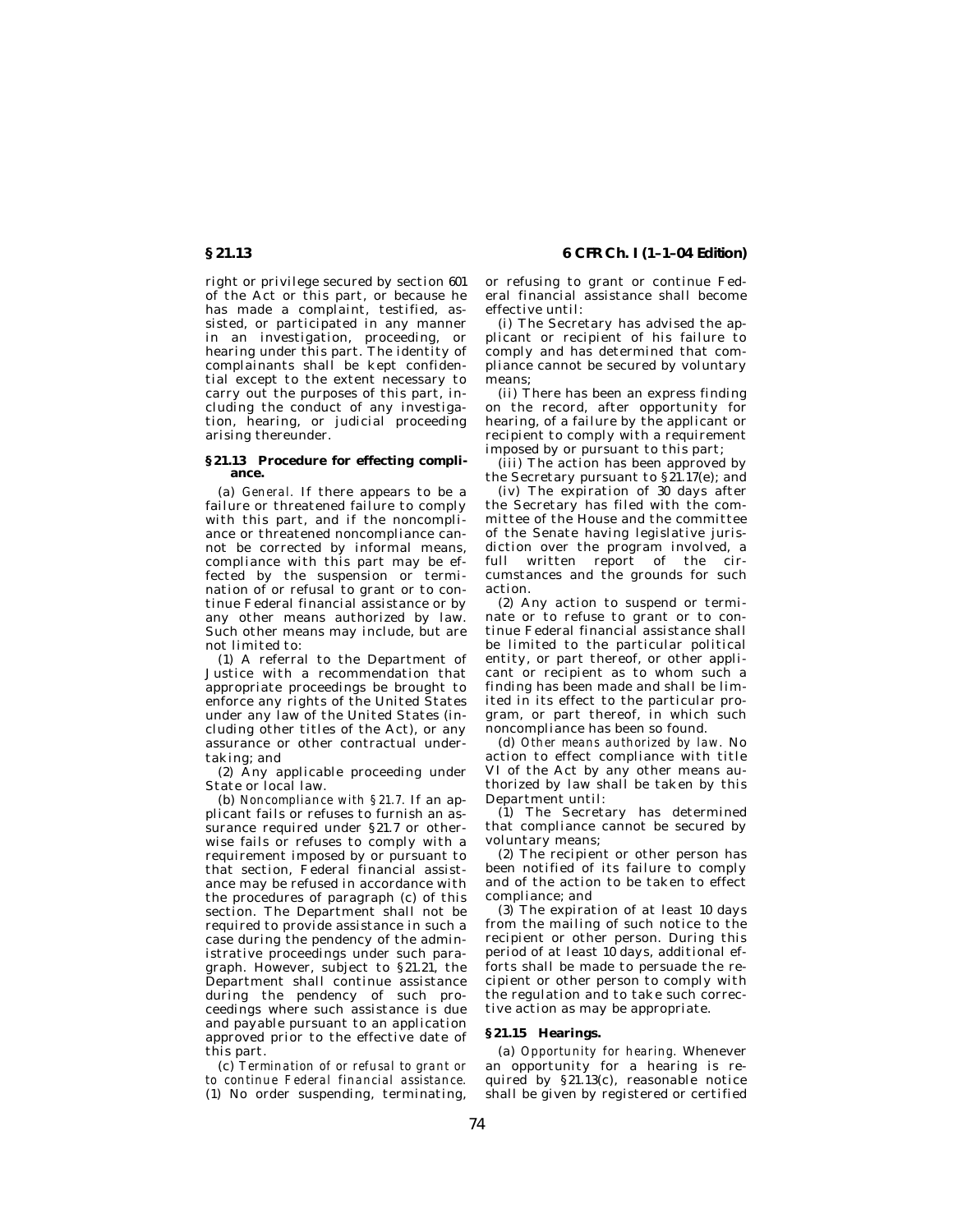mail, return receipt requested, to the affected applicant or recipient. This notice shall advise the applicant or recipient of the action proposed to be taken, the specific provision under which the proposed action against it is to be taken, and the matters of fact or law asserted as the basis for this action, and either:

(1) Fix a date not less than 20 days after the date of such notice within which the applicant or recipient may request of the Secretary that the matter be scheduled for hearing; or

(2) Advise the applicant or recipient that the matter in question has been set down for hearing at a stated place and time. The time and place so fixed shall be reasonable and shall be subject to change for cause. The complainant, if any, shall be advised of the time and place of the hearing. An applicant or recipient may waive a hearing and submit written information and argument for the record. The failure of an applicant or recipient to request a hearing under this paragraph or to appear at a hearing for which a date has been set shall be deemed to be a waiver of the right to a hearing under section 602 of the Act and  $$21.13(c)$  and consent to the making of a decision on the basis of such information as is available.

(b) *Time and place of hearing.* Hearings shall be held at the offices of the Department in Washington, DC, at a time fixed by the Secretary unless he determines that the convenience of the applicant or recipient or of the Department requires that another place be selected. Hearings shall be held before the Secretary, or at his discretion, before a hearing examiner appointed in accordance with section 3105 of title 5, United States Code, or detailed under section 3344 of title 5, United States Code.

(c) *Right to counsel.* In all proceedings under this section, the applicant or recipient and the Department shall have the right to be represented by counsel.

(d) *Procedures, evidence, and record.* (1) The hearing, decision, and any administrative review thereof shall be conducted in conformity with sections 554 through 557 of title 5, United States Code, and in accordance with such rules of procedure as are proper (and not inconsistent with this section) relating to the conduct of the hearing, giving of notices subsequent to those provided for in paragraph (a) of this section, taking of testimony, exhibits, arguments and briefs, requests for findings, and other related matters. Both the Department and the applicant or recipient shall be entitled to introduce all relevant evidence on the issues as stated in the notice for hearing or as determined by the officer conducting the hearing at the outset of or during the hearing.

(2) Technical rules of evidence do not apply to hearings conducted pursuant to this part, but rules or principles designed to assure production of the most credible evidence available and to subject testimony to test by cross-examination shall be applied where reasonably necessary by the officer conducting the hearing. The hearing officer may exclude irrelevant, immaterial, or unduly repetitious evidence. All documents and other evidence offered or taken for the record shall be open to examination by the parties and opportunity shall be given to refute facts and arguments advanced on either side of the issues. A transcript shall be made of the oral evidence except to the extent the substance thereof is stipulated for the record. All decisions shall be based upon the hearing record and written findings shall be made.

(e) *Consolidated or joint hearings.* In cases in which the same or related facts are asserted to constitute noncompliance with this part with respect to two or more Federal statutes, authorities, or other means by which Federal financial assistance is extended and to which this part applies, or noncompliance with this part and the regulations of one or more other Federal departments or agencies issued under title VI of the Act, the Secretary may, by agreement with such other departments or agencies, where applicable, provide for the conduct of consolidated or joint hearings, and for the application to such hearings of rules or procedures not inconsistent with this part. Final decisions in such cases, insofar as this regulation is concerned, shall be made in accordance with §21.17.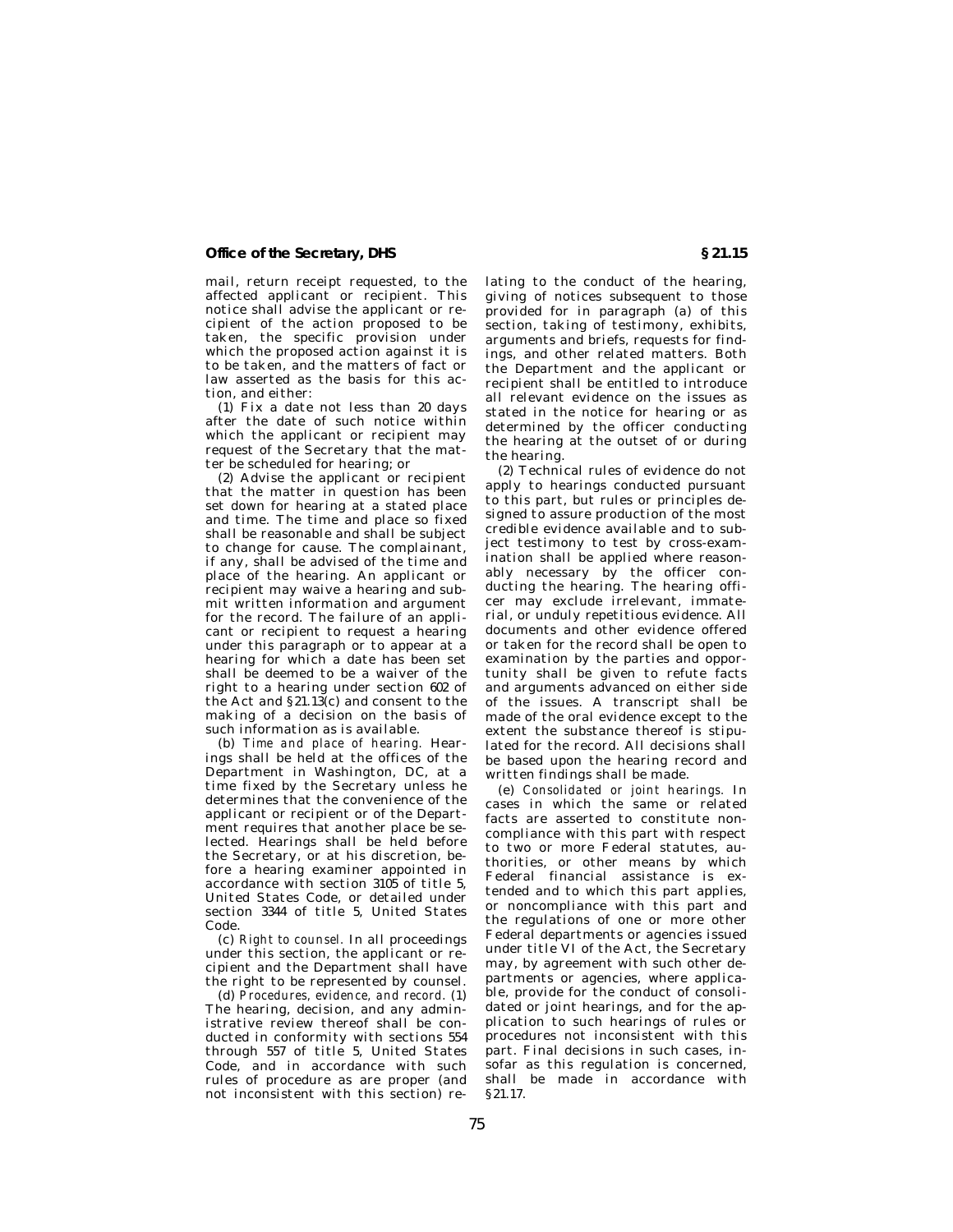# **§ 21.17 Decisions and notices.**

(a) *Procedure on decisions by hearing examiner.* If the hearing is held by a hearing examiner, the hearing examiner shall either make an initial decision, if so authorized, or certify the entire record including his recommended findings and proposed decision to the Secretary for a final decision, and a copy of such initial decision or certification shall be mailed to the applicant or recipient. Where the initial decision is made by the hearing examiner the applicant or recipient may, within 30 days after the mailing of such notice of initial decision, file with the Secretary his exceptions to the initial decision, with his reasons therefor. In the absence of exceptions, the Secretary may, on his own motion, within 45 days after the initial decision, serve on the applicant or recipient a notice that he will review the decision. Upon the filing of such exceptions or of notice of review, the Secretary shall review the initial decision and issue his own decision thereon including the reasons therefor. In the absence of either exceptions or a notice of review the initial decision shall, subject to paragraph (e) of this section, constitute the final decision of the Secretary.

(b) *Decisions on record or review by the Secretary.* Whenever a record is certified to the Secretary for decision or he reviews the decision of a hearing examiner pursuant to paragraph (a) of this section, or whenever the Secretary conducts the hearing, the applicant or recipient shall be given reasonable opportunity to file with him briefs or other written statements of its contentions, and a written copy of the final decision of the Secretary shall be sent to the applicant or recipient and to the complainant, if any.

(c) *Decisions on record where a hearing is waived.* Whenever a hearing is waived pursuant to §21.15, a decision shall be made by the Secretary on the record and a written copy of such decision shall be sent to the applicant or recipient, and to the complainant, if any.

(d) *Rulings required.* Each decision of a hearing examiner or the Secretary shall set forth his ruling on each finding, conclusion, or exception presented, and shall identify the requirement or requirements imposed by or pursuant

**§ 21.17 6 CFR Ch. I (1–1–04 Edition)**

to this part with which it is found that the applicant or recipient has failed to comply.

(e) *Approval by Secretary.* Any final decision by an official of the Department, other than the Secretary personally, which provides for the suspension or termination of, or the refusal to grant or continue Federal financial assistance, or the imposition of any other sanction available under this part or the Act, shall promptly be transmitted to the Secretary personally, who may approve such decision, may vacate it, or remit or mitigate any sanction imposed.

(f) *Content of orders.* The final decision may provide for suspension or termination of, or refusal to grant or continue Federal financial assistance, in whole or in part, to which this regulation applies, and may contain such terms, conditions, and other provisions as are consistent with and will effectuate the purposes of the Act and this part, including provisions designed to assure that no Federal financial assistance to which this regulation applies will thereafter be extended to the applicant or recipient determined by such decision to be in default in its performance of an assurance given by it pursuant to this part, or to have otherwise failed to comply with this part, unless and until it corrects its noncompliance and satisfies the Secretary that it will fully comply with this part.

(g) *Post termination proceedings.* (1) An applicant or recipient adversely affected by an order issued under paragraph (f) of this section shall be restored to full eligibility to receive Federal financial assistance if it satisfies the terms and conditions of that order for such eligibility or if it brings itself into compliance with this part and provides reasonable assurance that it will fully comply with this part.

(2) Any applicant or recipient adversely affected by an order entered pursuant to paragraph (f) of this section may at any time request the Secretary to restore fully its eligibility to receive Federal financial assistance. Any such request shall be supported by information showing that the applicant or recipient has met the requirements of paragraph  $(g)(1)$  of this section. If the Secretary determines that those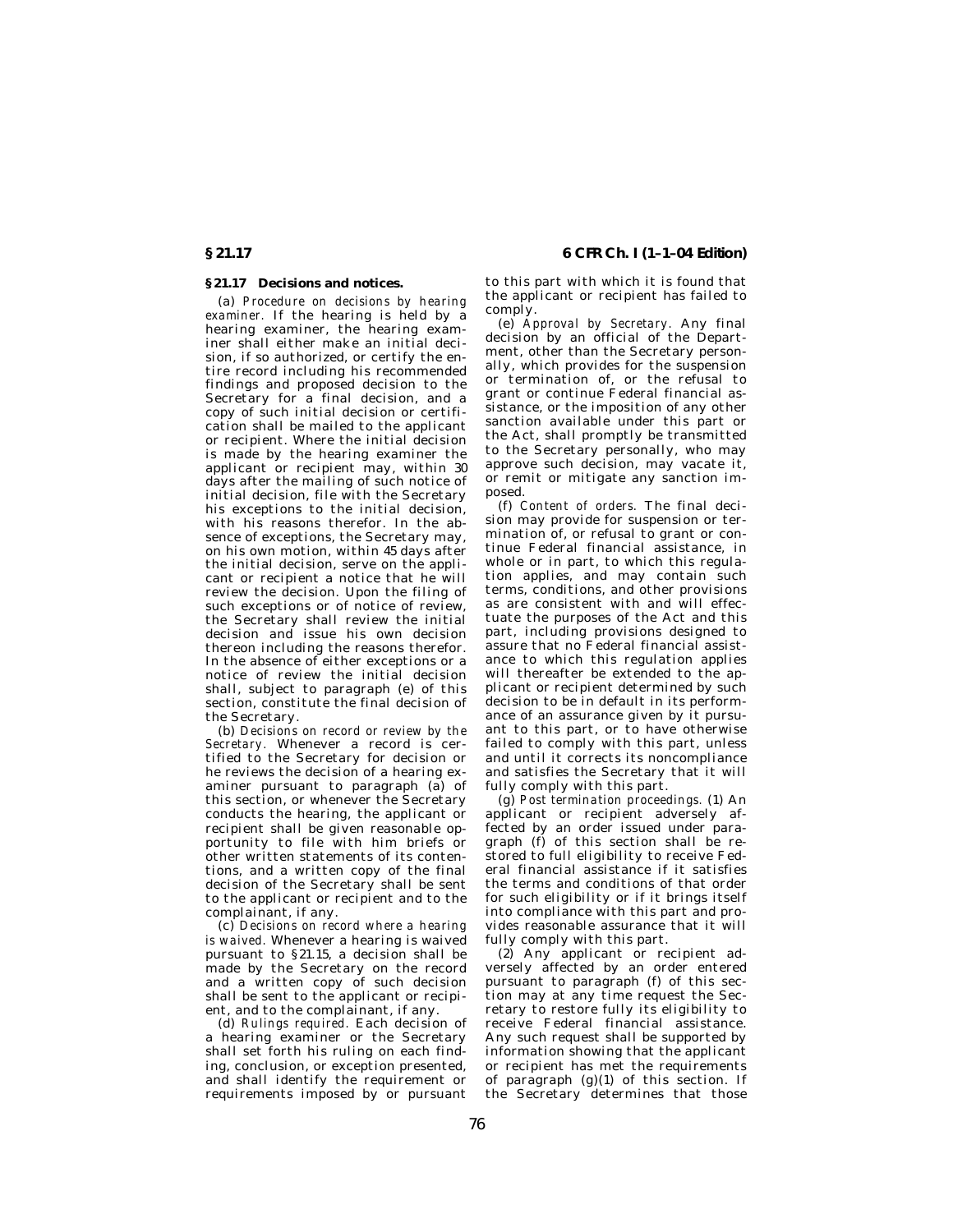## **Office of the Secretary, DHS Pt. 21, App. A**

requirements have been satisfied, he shall restore such eligibility.

(3) If the Secretary denies any such request, the applicant or recipient may submit a request for a hearing in writing, specifying why it believes such official to have been in error. It shall thereupon be given an expeditious hearing, with a decision on the record in accordance with rules or procedures issued by the Secretary. The applicant or recipient will be restored to such eligibility if it proves at such a hearing that it satisfied the requirements of paragraph  $(g)(1)$  of this section. While proceedings under this paragraph are pending, the sanctions imposed by the order issued under paragraph (f) of this section shall remain in effect.

#### **§ 21.19 Judicial review.**

Action taken pursuant to section 602 of the Act is subject to judicial review as provided in section 603 of the Act.

## **§ 21.21 Effect on other regulations, forms, and instructions.**

(a) *Effect on other regulations.* All regulations, orders, or like directions issued before the effective date of this part by any officer of the Department which impose requirements designed to prohibit any discrimination against individuals on the grounds of race, color, or national origin under any program to which this part applies, and which authorize the suspension or termination of or refusal to grant or to continue Federal financial assistance to any applicant for a recipient of such assistance for failure to comply with such requirements, are hereby superseded to the extent that such discrimination is prohibited by this part, except that nothing in this part may be considered to relieve any person of any obligation assumed or imposed under any such superseded regulation, order, instruction, or like direction before the effective date of this part. Nothing in this part, however, supersedes any of the following (including future amendments thereof):

(1) Executive Order 11246 (3 CFR, 1965 Supp., p. 167) and regulations issued thereunder; or

(2) Any other orders, regulations, or instructions, insofar as such orders, regulations, or instructions prohibit discrimination on the ground of race, color, or national origin in any program or situation to which this part is inapplicable, or prohibit discrimination on any other ground.

(b) *Forms and instructions.* The Secretary shall issue and promptly make available to all interested persons forms and detailed instructions and procedures for effectuating this part as applied to programs to which this part applies and for which he is responsible.

(c) *Supervision and coordination.* The Secretary may from time to time assign to officials of the Department, or to officials of other departments or agencies of the Government with the consent of such departments or agencies, responsibilities in connection with the effectuation of the purposes of title VI of the Act and this part (other than responsibility for final decision as provided in §21.17), including the achievement of effective coordination and maximum uniformity within the Department and within the Executive Branch of the Government in the application of title VI and this part to similar programs and in similar situations. Any action taken, determination made or requirement imposed by an official of another department or agency acting pursuant to an assignment of responsibility under this paragraph shall have the same effect as though such action had been taken by the Secretary of this Department.

### APPENDIX A TO PART 21—ACTIVITIES TO WHICH THIS PART APPLIES

NOTE: Failure to list a type of Federal assistance in appendix A shall not mean, if title VI is otherwise applicable, that a program is not covered.

1. Lease of real property and the grant of permits, licenses, easements and rights-ofway covering real property under control of the U.S. Coast Guard (14 U.S.C. 93 (n) and

(o)). 2. Utilization of U.S. Coast Guard personnel and facilities by any State, territory, possession, or political subdivision thereof (14 U.S.C. 141(a)).

3. Use of U.S. Coast Guard personnel for duty in connection with maritime instruction and training by the States, territories, and the Commonwealth of Puerto Rico (14 U.S.C. 148).

4. Use of obsolete and other U.S. Coast Guard material by sea scout service of Boy Scouts of America, any incorporated unit of